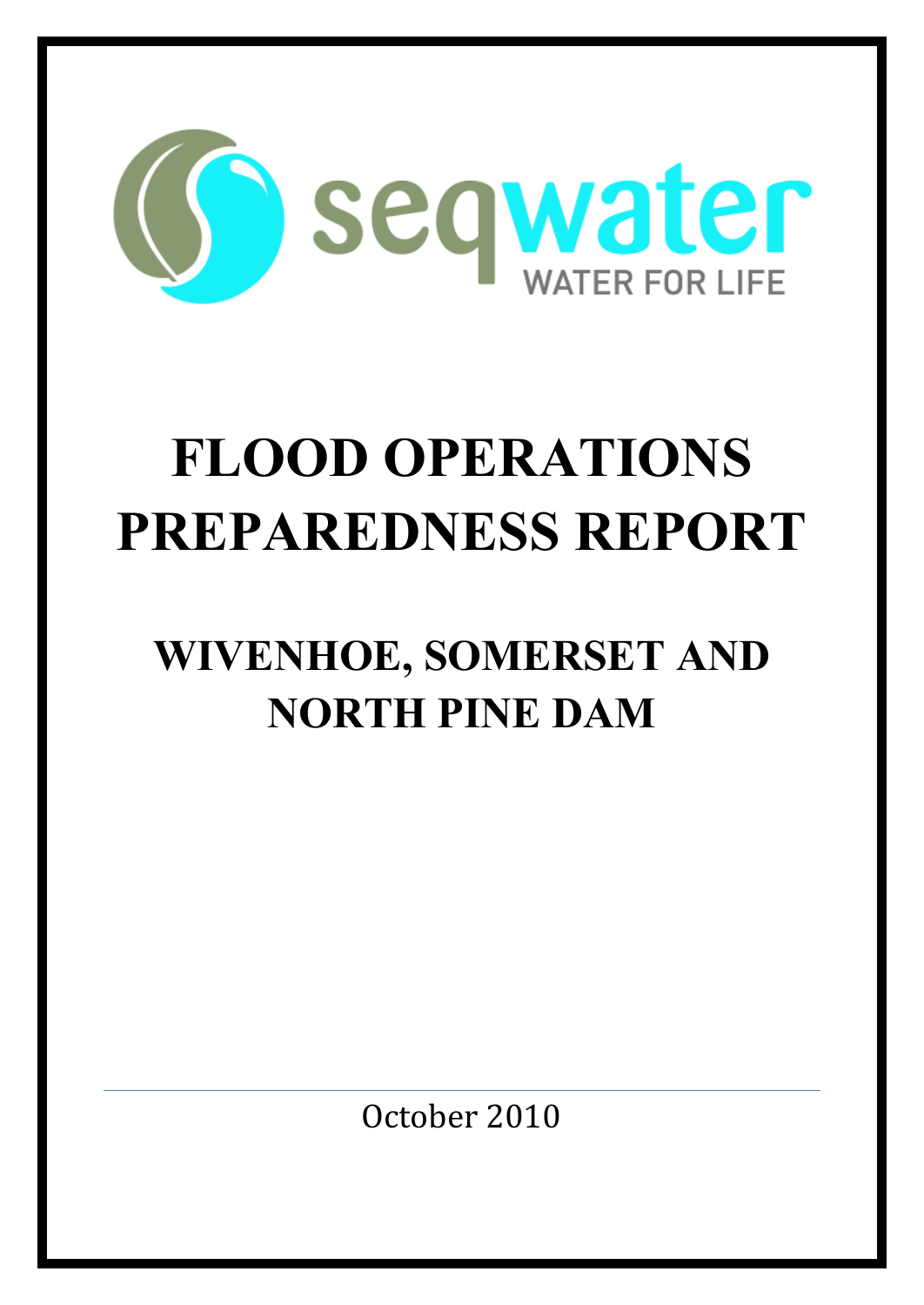

### **TABLE OF CONTENTS**

| 2.0 ADEQUACY OF COMMUNICATION AND DATA GATHERING FACILITIES  2   |  |
|------------------------------------------------------------------|--|
|                                                                  |  |
|                                                                  |  |
|                                                                  |  |
|                                                                  |  |
|                                                                  |  |
|                                                                  |  |
|                                                                  |  |
|                                                                  |  |
|                                                                  |  |
|                                                                  |  |
|                                                                  |  |
| 6.0 TRAINING AND STATE OF PREPAREDNESS OF OPERATIONS PERSONNEL 8 |  |
|                                                                  |  |
|                                                                  |  |
|                                                                  |  |
|                                                                  |  |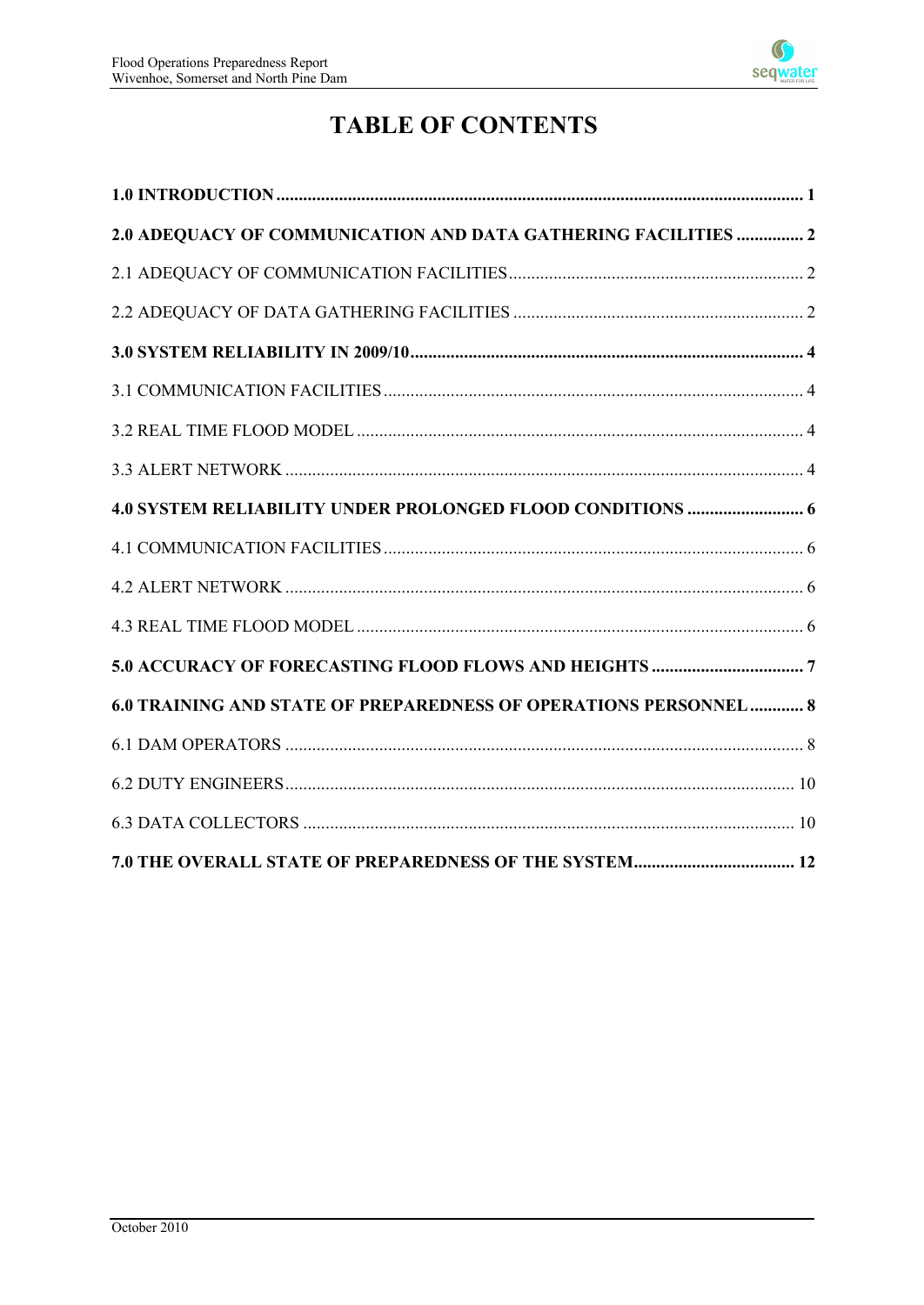#### **1.0 INTRODUCTION**

In accordance with the Manuals of Operational Procedures for Flood Mitigation at Wivenhoe, Somerset and North Pine Dams, Seqwater must provide a formal report to the Queensland Dam Safety Regulator by 30 September each year on the state of the Flood Monitoring and Forecasting System and Communication Networks associated with the operation of the dams. The report must assess following in terms of hardware, software and personnel:

- Adequacy of the communication and data gathering facilities.
- Reliability of the system over the previous period.
- Reliability of the system under prolonged flood conditions.
- Accuracy of forecasting flood flows and heights.
- · Training and state of preparedness of operations personnel.
- The overall state of preparedness of the system.

This report has been prepared to meet these requirements.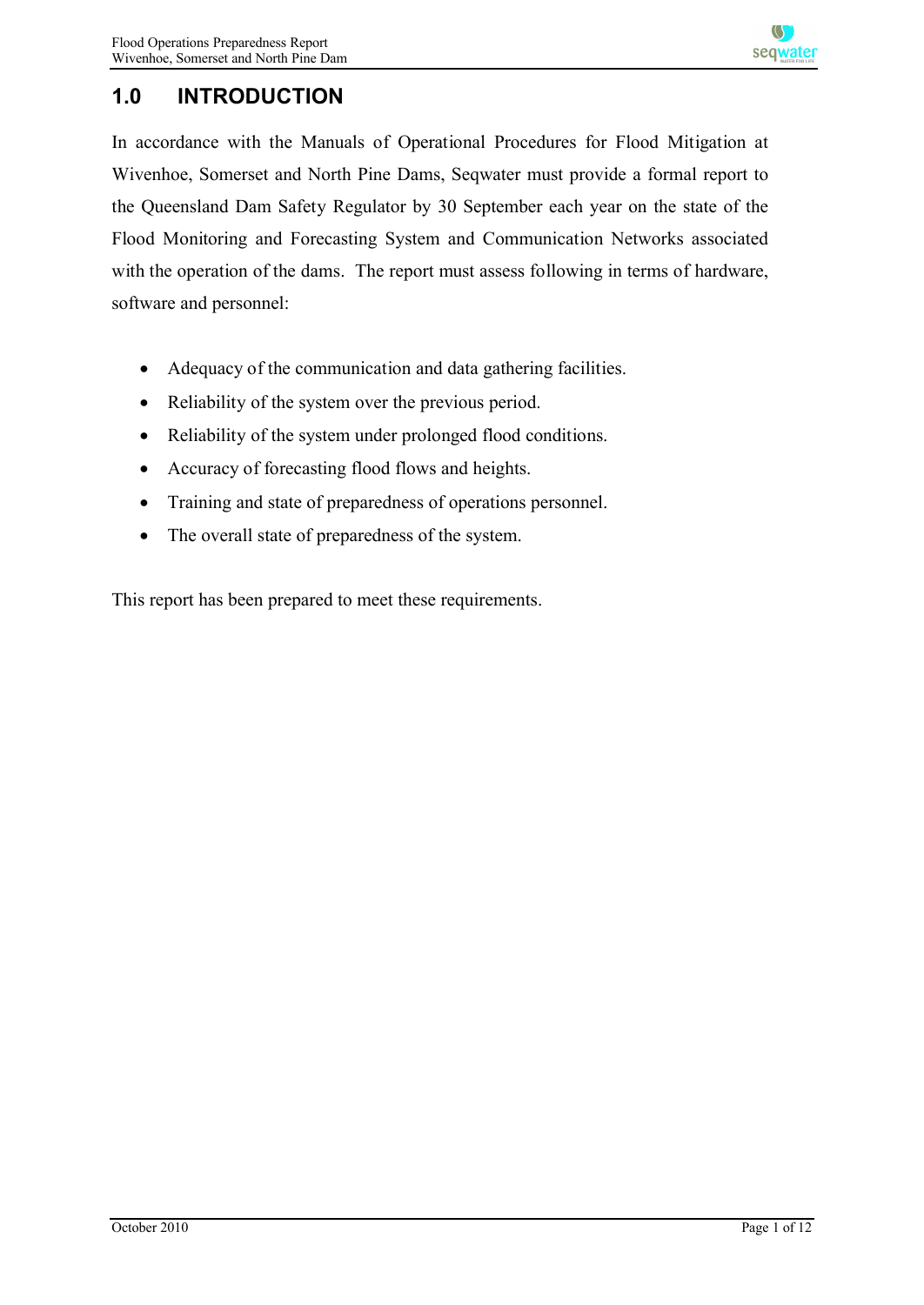## **2.0 ADEQUACY OF COMMUNICATION AND DATA GATHERING FACILITIES**

#### **2.1 ADEQUACY OF COMMUNICATION FACILITIES**

The primary facility for gathering rainfall and stream height data is the Flood Operations Centre (FOC). The Centre is currently is located on Level 9, 179 Turbot Street, Brisbane.

The following communication facilities exist at the Flood Operations Centre and at each dam site. The facilities are maintained in a state of operational readiness at all times and are tested regularly:

- Landline telephone (minimum of one line at the dams, minimum of three lines in the Flood Operations Centre).
- Mobile telephones (minimum of two phones at each site).
- Satellite telephones (minimum of one phone at each site).
- · Facsimile facilities (minimum of one facsimile machine at each site, with each machine connected to a facsimile dedicated data line).
- Internet Connection at each site.
- Radio Base Station facilities at each site to allow voice communications between all sites.

The communication facilities are considered adequate with no recommendations for improved facilities currently considered necessary.

#### **2.2 ADEQUACY OF DATA GATHERING FACILITIES**

The primary facility for gathering rainfall and stream height data is the Flood Operations Centre. The Centre is currently is located on Level 9, 179 Turbot Street, Brisbane. The Centre is maintained in a fully operational state at all times and contains the following features:-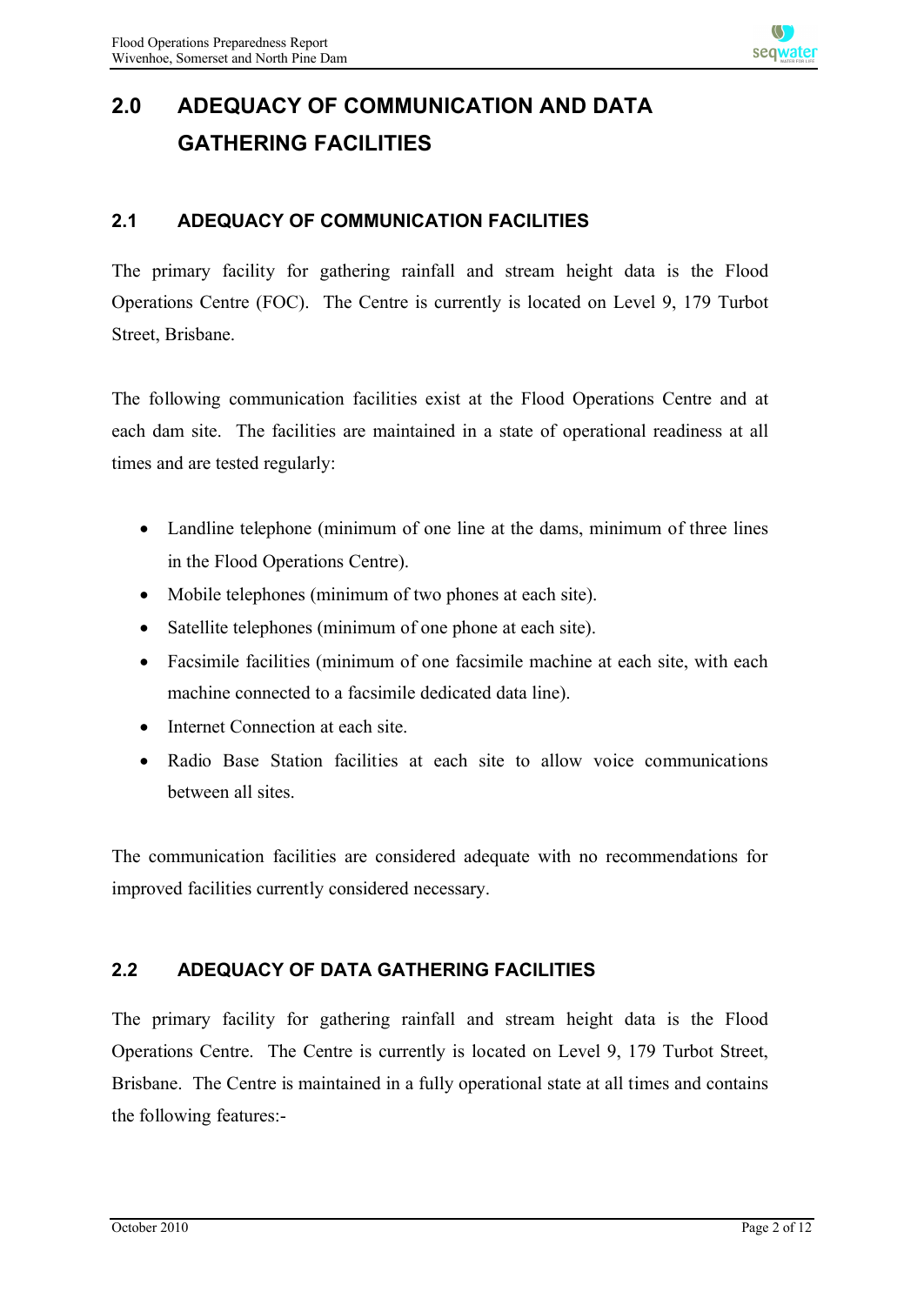- It is maintained in a secure state, but provides authorised personnel with 24/7 access;
- · It contains all of the computer hardware and software required to gather data and forecast flood flows, with at least one layer of redundancy at all levels.
- · It is connected to the building emergency power system and an un-interruptible power supply (UPS).
- · It obtains rainfall and stream height data via direct feed radio base station facilities located within the building. Should these facilities fail, data can also be obtain using dedicated data lines connected to direct feed radio base station facilities at both Mineral House and at the Bureau of Meteorology (BoM).

A Back-up Flood Operations Centre facility has also been established on Level 2 of Mineral House. The back-up facility is smaller in flood area than the primary centre, but maintains similar operational characteristics.

Data is also collected at the Seqwater directly and via data feeds from the FOC and BoM.

The communication facilities are considered adequate with no recommendations for improved facilities currently considered necessary.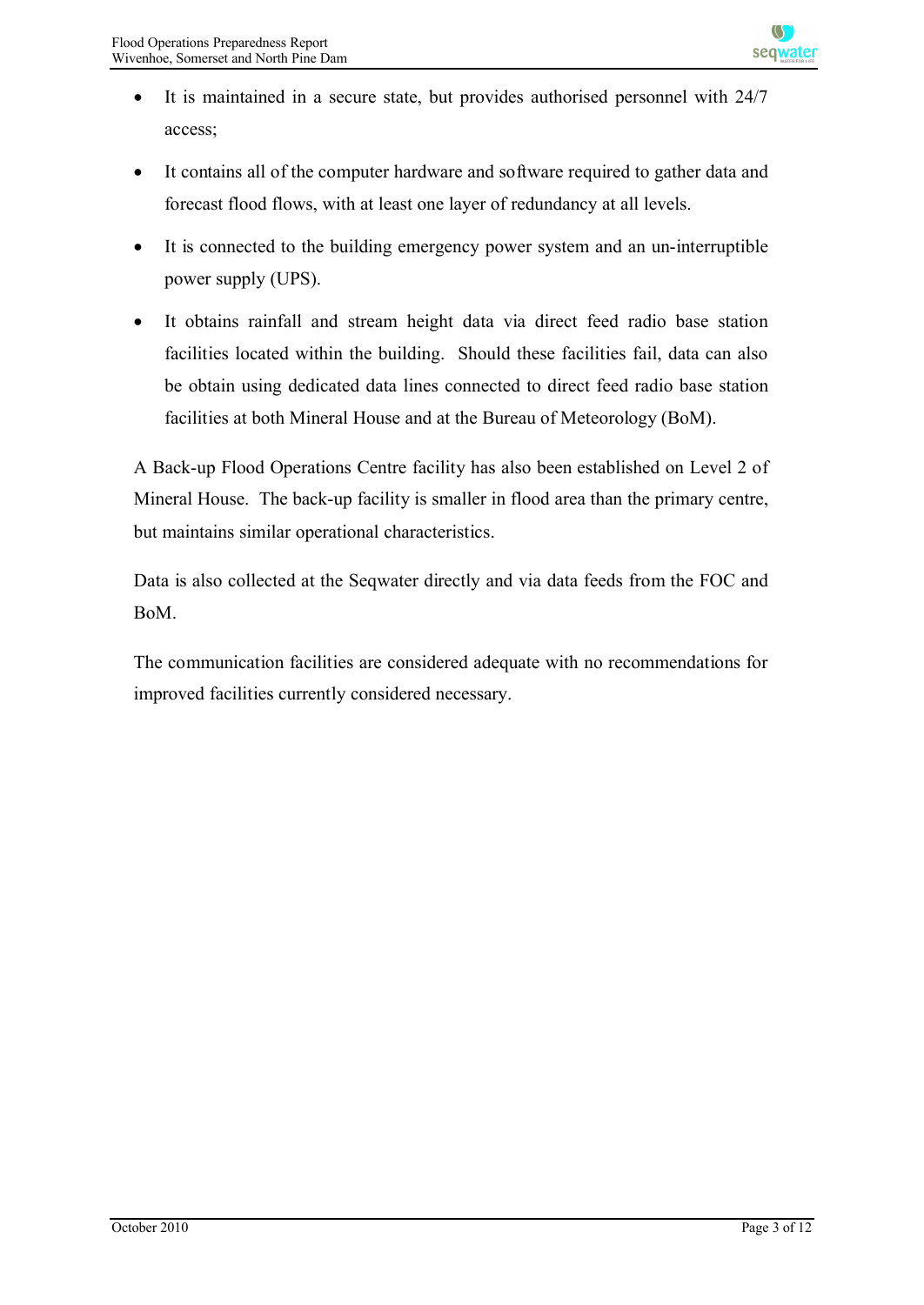#### **3.0 SYSTEM RELIABILITY IN 2009/10**

#### **3.1 COMMUNICATION FACILITIES**

There were no significant failures in communication facilities in 2009/10.

#### **3.2 REAL TIME FLOOD MODEL**

The Real Time Flood Model (RTFM) and software was originally developed more than 15 years ago and resides on the Linux Fedora Core Operating System. Both main software components (Flood-Col and Flood-Ops) are running on the Linux PC known as NOAH and the back-up PC located in the Back-up FOC. A number of minor failures occurred in 2009/10 and the age of the software is a concern. Accordingly, although the software is still functioning adequately from an operational perspective, replacement software is currently being developed. Approval for the replacement system will be sought from the Queensland Dam Safety Regulator prior to operational implementation.

A secondary component of the Real Time Flood Model software (WIVOPS) that assists in formulating the gate operations strategy at Wivenhoe Dam is no longer applicable. This has occurred due to the recent changes to the Wivenhoe Flood Mitigation Manual and the inability to modify the program (WIVOPS) to account for these changes. This was due to a number of factors including the age of the program  $(> 15 \text{ years})$ , the absence of program documentation and the complexity of the recent Manual changes. As an interim measure, spreadsheets have been developed to provide the required functionality, however replacement software will be developed. Approval for the replacement system will be sought from the Queensland Dam Safety Regulator prior to operational implementation.

#### **3.3 ALERT NETWORK**

The current ALERT data collection network has now been operational since 1995. The overall the performance of the system in 2009/10 has been satisfactory, with the following improvements made during the year:

· Seqwater has employed a dedicated hydrographic team to enhance and maintain the data collection network. This team continues to be supported by the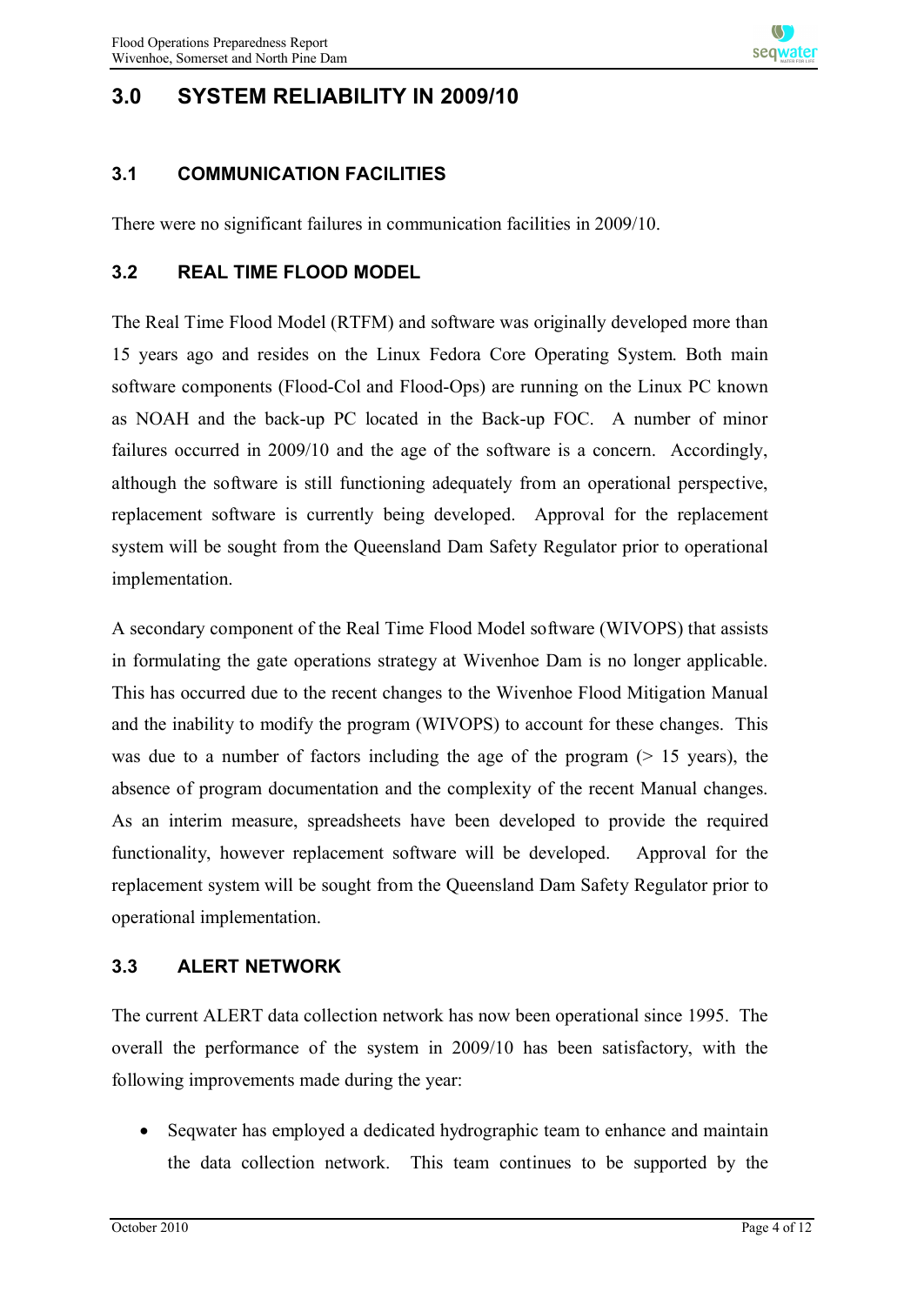RoadTek Technicians who have been maintaining the network since initial installation.

- During 2008/09 about 30 stations were upgraded with new generation ALERT (ERRTS) equipment. During 2009/10 a further 55 sites have been upgraded meaning that nearly all the ERRTS equipment in the Seqwater ALERT network has been upgraded.
- During 2008/09 and 2009/10, new rainfall stations have been constructed and installed at the following locations:
	- o Lindfield
	- o Westvale
	- o Hazeldean
	- o Monsildale
	- o Mt Stanley
	- o Mt Binga
	- o Blackbutt
	- o Redbank Ck
- New rain/river height stations have been constructed and installed at the following locations:
	- o Atkinson Dam
	- o Bill Gunn Dam
	- o Lake Clarendon Dam
	- o Moogerah Dam
	- o North Pine R at Dayboro WWTP
- New river height stations have installed at the following locations:
	- o Kilcoy Ck downstream of Kilcoy Weir
	- o Kobble Ck at Mt Samson

Further upgrade and enhancement of the Network will occur in 20010/11 as Seqwater looks to maximise the overall reliability of the system.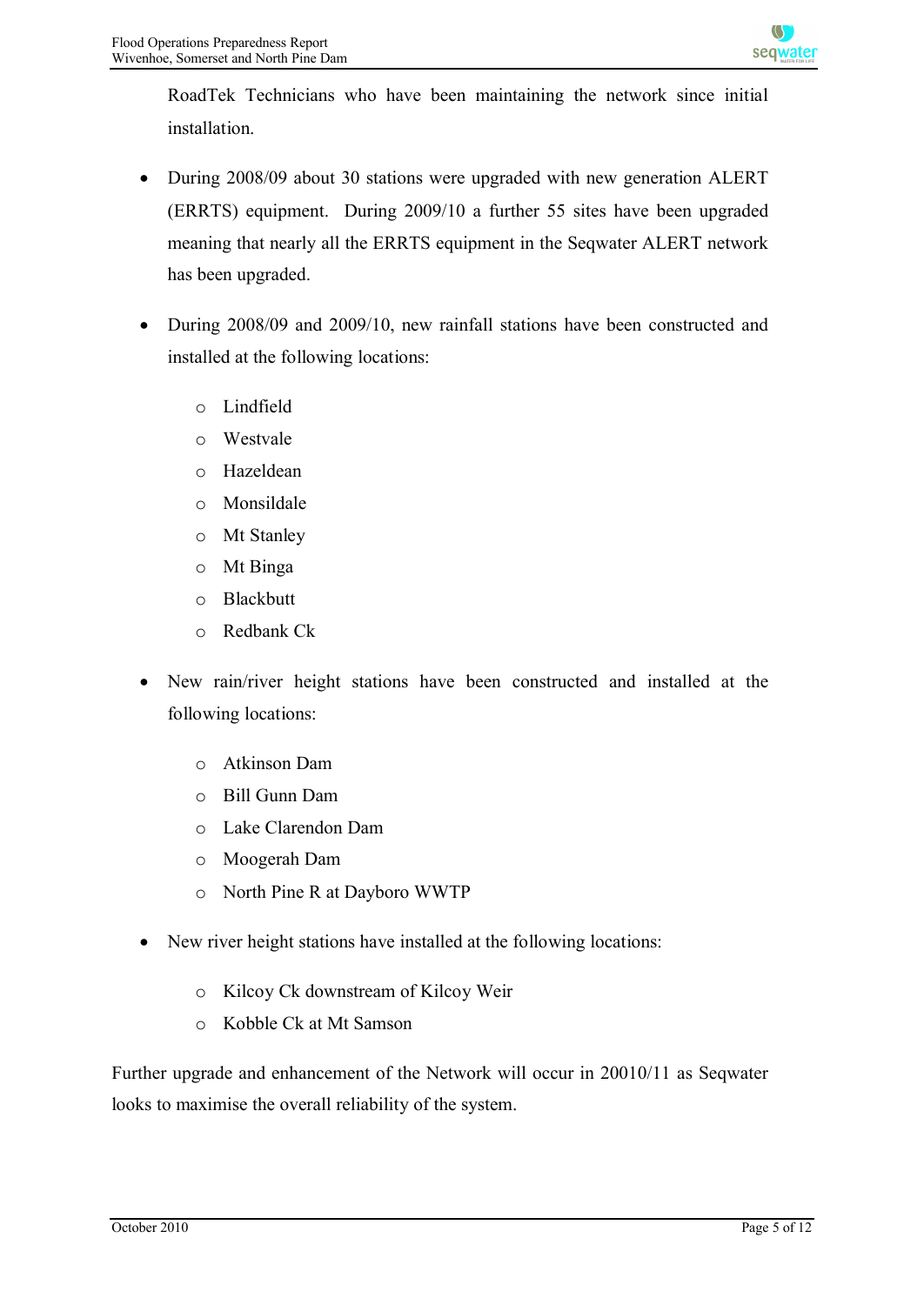## **4.0 SYSTEM RELIABILITY UNDER PROLONGED FLOOD CONDITIONS**

#### **4.1 COMMUNICATION FACILITIES**

There are no known additional facilities available that can be purchased to improve the existing communication facilities under prolonged flood conditions.

#### **4.2 ALERT NETWORK**

The rainfall and stream height field stations have never been fully tested by an extreme flood event. Certainly, in accordance with all systems of this type around the world, some field failure would occur during an extreme flood event. Seqwater is working to mitigate this risk by improving field redundancy, expanding the field network and accessing stations operated by other agencies. Details of this work are contained in Section 3.3 of this report.

In addition, access to additional 200 non-Seqwater stations in SE Qld is available in the FOC and Seqwater via Enviromon, an application similar to Flood-Col.

#### **4.3 REAL TIME FLOOD MODELS**

The deficiencies in the existing Real Time Flood Model software have been recognised and, as previously discussed, replacement software is currently being developed. The existing software and hardware systems are still functioning adequately from an operational perspective, however the age of the software presents a potential failure risk if required to be used for extended periods. Work to manage this risk though the development of improved systems is currently well advanced.

Independent of the RTFM, Seqwater have developed a series of flood models for all of its storages linked to the Enviromon data collection system as a backup to the RTFM software in the FOC.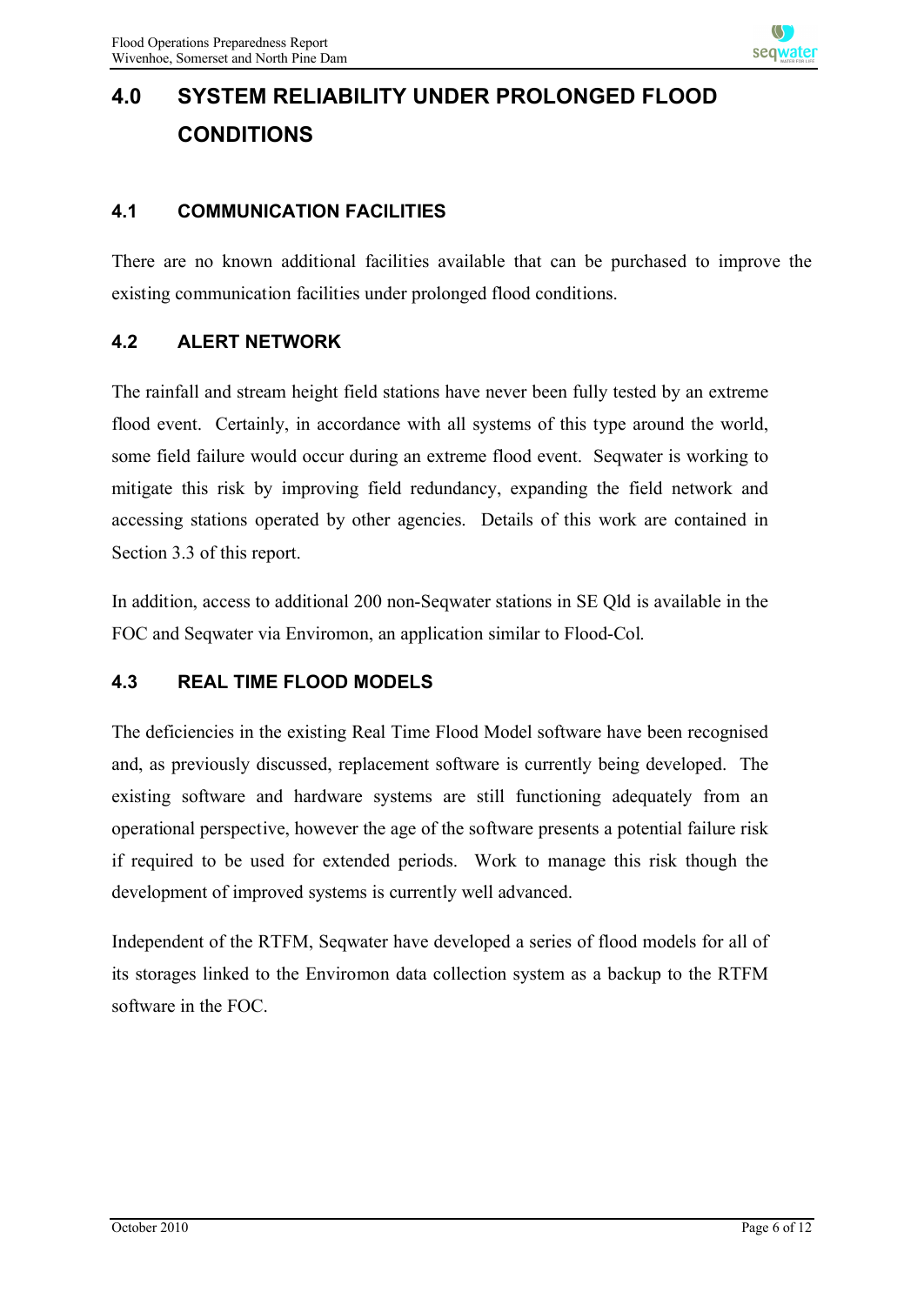## **5.0 ACCURACY OF FORECASTING FLOOD FLOWS AND HEIGHTS**

A number of flood events impacting on Wivenhoe, Somerset and North Pine Dams occurred in 2009/10. In accordance with the Manuals of Operational Procedures for Flood Mitigation at Wivenhoe, Somerset and North Pine Dams, Seqwater submitted a formal report on each event to the Queensland Dam Safety Regulator. The reports contained details of the procedures used during the events, and the performance of the Real Time Flood Models during the events.

The Flood Event Reports demonstrated that in terms of accuracy, the Real Time Flood Models are currently forecasting flood flows and heights in a satisfactory manner.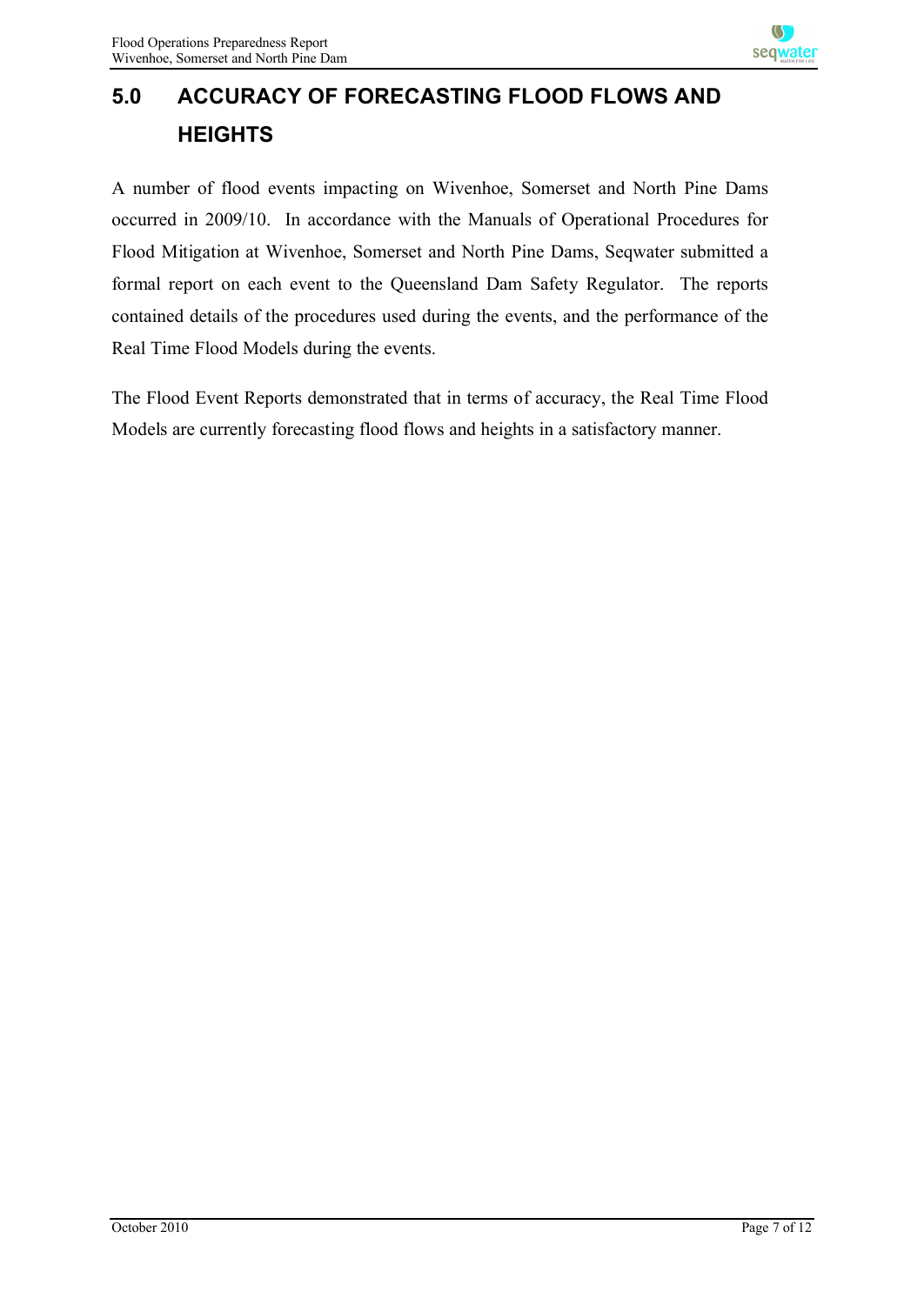

## **6.0 TRAINING AND STATE OF PREPAREDNESS OF OPERATIONS PERSONNEL**

Three groups of operational personnel have been organized for the operation of the dams. These groups and the roles that they perform are as follows:

| Organisational<br>Group | <b>Nominated Role</b>                                                                                                                                                                                                                                                                                                |
|-------------------------|----------------------------------------------------------------------------------------------------------------------------------------------------------------------------------------------------------------------------------------------------------------------------------------------------------------------|
| Dam Operators           | While on duty at a particular dam, a Dam Operator is responsible for the flood operation<br>of that dam. While these operations will normally be under the direction of the Duty<br>Engineer, provision has been made for the operation of each dam in the event of loss of<br>communication with the Duty Engineer. |
| Duty Engineer           | The engineer responsible for directing flood releases from all three Sequater dams in<br>accordance with the appropriate Manual of Operational Procedures for Floods.                                                                                                                                                |
| Data Collectors         | The technical staff members of the Flood Response Teams, who staff the Flood<br>Operations Centre, perform data gathering and verification duties on behalf of the Duty<br>Engineer and generally support the Duty Engineer.                                                                                         |

#### **6.1 DAM OPERATORS**

Formal training of Dam Operators at Wivenhoe, Somerset and North Pine Dams was undertaken between in September 2010 and October 2010. During this training, operators were given theoretical and practical instruction in the following aspects of the operation of each dam:

- The use of the following documents, with particular emphasis on use of the documents during flood operation:
	- o Manual of Flood Operations Procedures for Flood Mitigation
	- o Emergency Action Plans
	- o Seqwater Flood Operations Procedures
- § Operation of the water release infrastructure at each dam that is used during flood operations.
- Flood operation communication procedures and reporting requirements.
- § Procedures for use during power and/or equipment and/or communications failure during flood operations and events.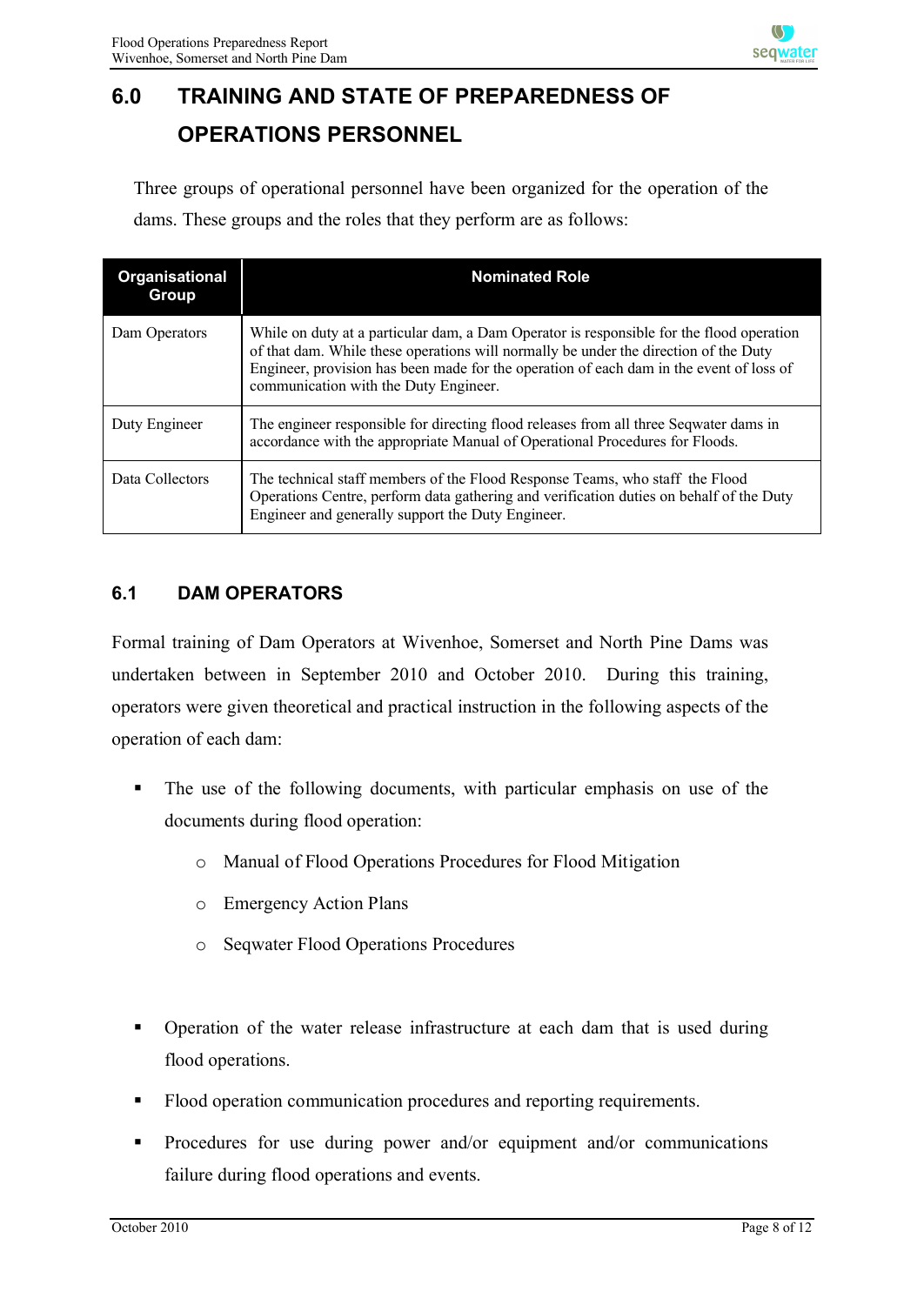Examination of dam operators to verify their competency to operate the dams during flood events was undertaken during the training. All original written examination papers are held on record. Examinations included:

- § Practical testing of each individual on the operation of the dam's water release infrastructure.
- § Practical testing of each individual on the procedures to be followed during power and/or equipment and/or communication failure during flood operations.
- Classroom review of Flood Operations Procedures including loss of communications procedures.

Following the completion of testing, the following operators were passed as competent to operate Wivenhoe, Somerset and North Pine Dams during flood events.

#### **Wivenhoe Dam**

Doug Grigg, Matthew O'Reilly, Darren Varley, Russell Titmarsh, Mark Granzien, Gary Ludlow, Phil Jordan, Louw Van Blerk, Giuseppe Menchise, Graham Keegan, Rob Gorian, Col Gillam, Dave Hesse, Michael Fitzgerald, Murry Bryant, Brent Billington, Jayam Tennakoon.

#### **Somerset Dam**

Ag Dagan, Graham Francis, Chris Hine, Ray Ballinger, Darren Cunningham, Adam Weller, Phil Jordan, Scott Coutts, Louw Van Blerk, Giuseppe Menchise, Graham Keegan, Rob Gorian, Col Gillam, Dave Hesse, Michael Fitzgerald, Murry Bryant, Brent Billington, Jayam Tennakoon.

#### **North Pine Dam**

Brett Schultz, Mal Lane, Doug Hunt, Geoff Searle, Matt Hegarty, Jason Hine, Louw Van Blerk, Giuseppe Menchise, Rob Gorian, Murray Dunstan.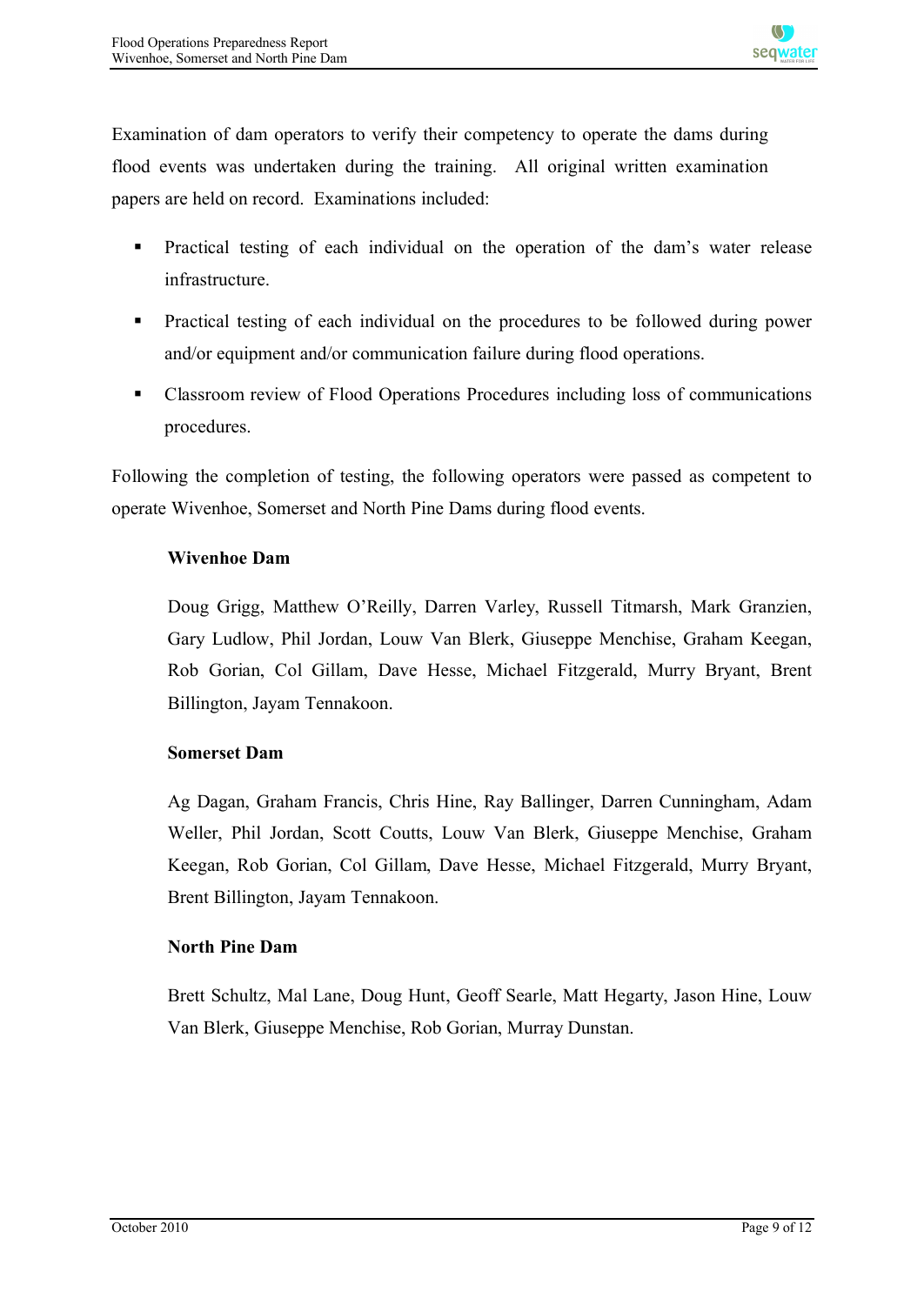#### **6.2 DUTY ENGINEERS**

Two engineers are currently authorised to fulfil the role of Senior Flood Operations Engineer and they are listed in the Schedule of Authorities as:-

- Robert Ayre (SunWater)
- § John Ruffini (DERM)

It is expected that they will both be available throughout the 2010/11 'wet season'.

Two engineers are currently authorised to fulfil the role of Flood Operations Engineer and they are listed in the Schedule of Authorities as:-

- Terry Malone (Seqwater)
- John Tibaldi (Seqwater)

It is expected that they will both be available throughout the 2010/11 'wet season'.

Flood Operations training of the Duty Engineers was generally "hands on" training during the numerous small floods and rainfall events that occurred during the year. The numerous workshops and meetings that were held in association with the reviews of the Flood Mitigation Manuals also proved a good basis for training and development. This process will continue in 2010/11, particularly with the development of the new Real Time Flood Models.

#### **6.3 DATA COLLECTORS**

The following is a list of the current personnel who have been certified to fulfil the role of a Data Collector:

| <b>Name</b>          | Organisation    | <b>Designation</b>       |
|----------------------|-----------------|--------------------------|
| Al NAVRUK            | SunWater        | Senior Technical Officer |
| Ken PRICE            | SunWater        | Senior Technical Officer |
| Kim HANG             | <b>SunWater</b> | Engineer (Hydrology)     |
| Lisa CECCHI          | <b>SunWater</b> | Project Officer          |
| Peter MacTAGGART     | <b>SunWater</b> | Project Manager          |
| David POKARIER       | <b>SunWater</b> | Engineer (Hydrology)     |
| <b>Bill STEPHENS</b> | <b>SunWater</b> | Project Officer          |
| Sean FLEMING         | SunWater        | Project Manager          |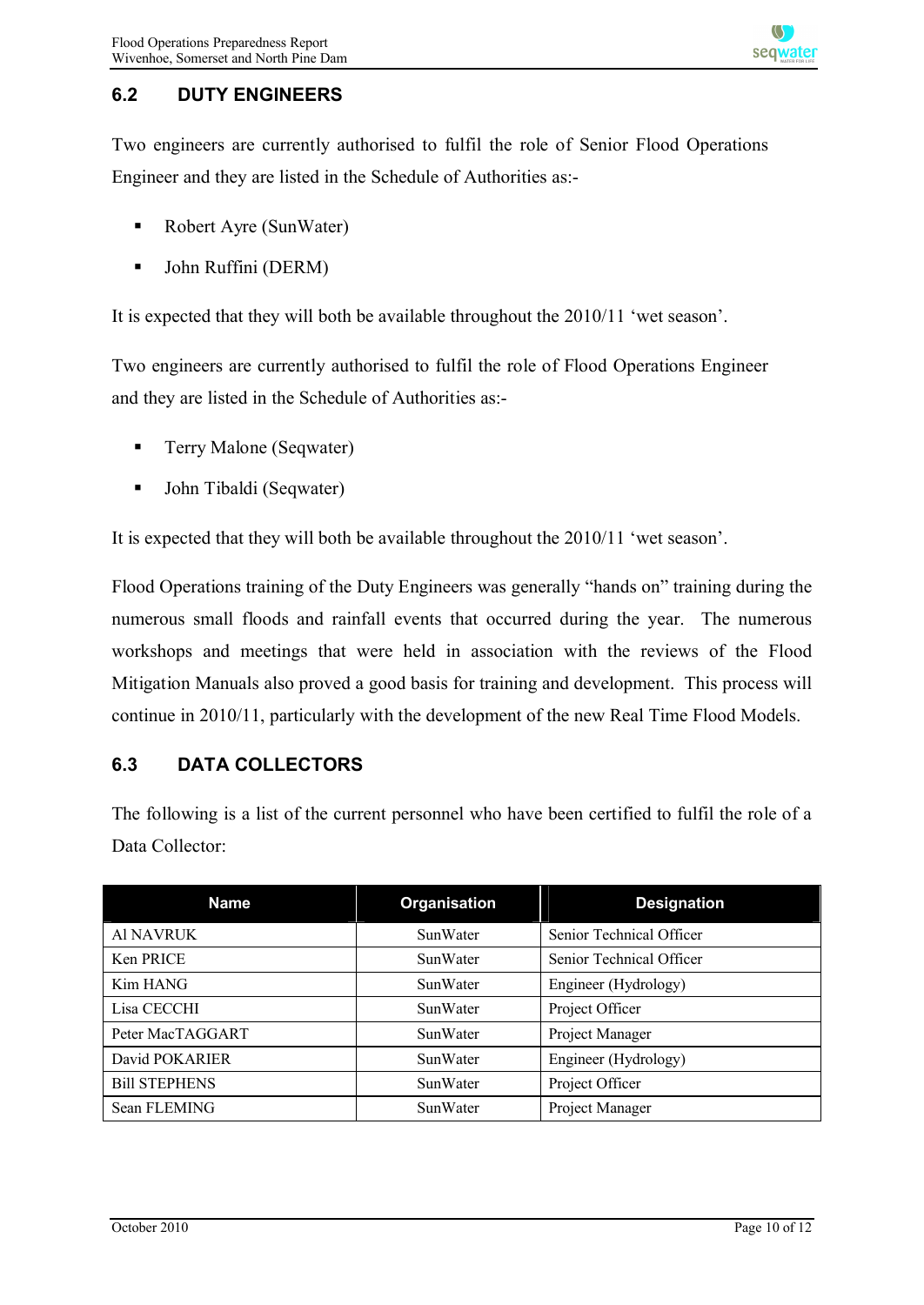In addition to these personnel, four additional Seqwater Data Collectors are currently in training for inclusion in the roster. These trainees will complete training in October 2010 and will be ready for full-time duty during the current wet season.

The trainee Data Collectors are:

| Name           | <b>Organisation</b> | <b>Designation</b>       |
|----------------|---------------------|--------------------------|
| John WEST      | Seqwater            | Data Analyst             |
| Mark TAN       | Seqwater            | Data Analyst             |
| Louw VAN BLERK | Seqwater            | Civil Engineer           |
| Neville ABLITT | Seqwater            | <b>Technical Officer</b> |

All experienced data collectors are involved in the training of new data collectors. The overall approach to training has been one of maintaining and enhancing their skills through continual use of the model and exposure to the workings of the Flood Operations Centre. A roster system has been operated such that each Data Collector has direct hands on practice using the Flood-COL component of the RTFM every three to four weeks. When they are rostered for 'close call', the Duty Engineer responsible for that period assigns each Data Collector the role of updating and maintaining the RTFM database at least once in the week.